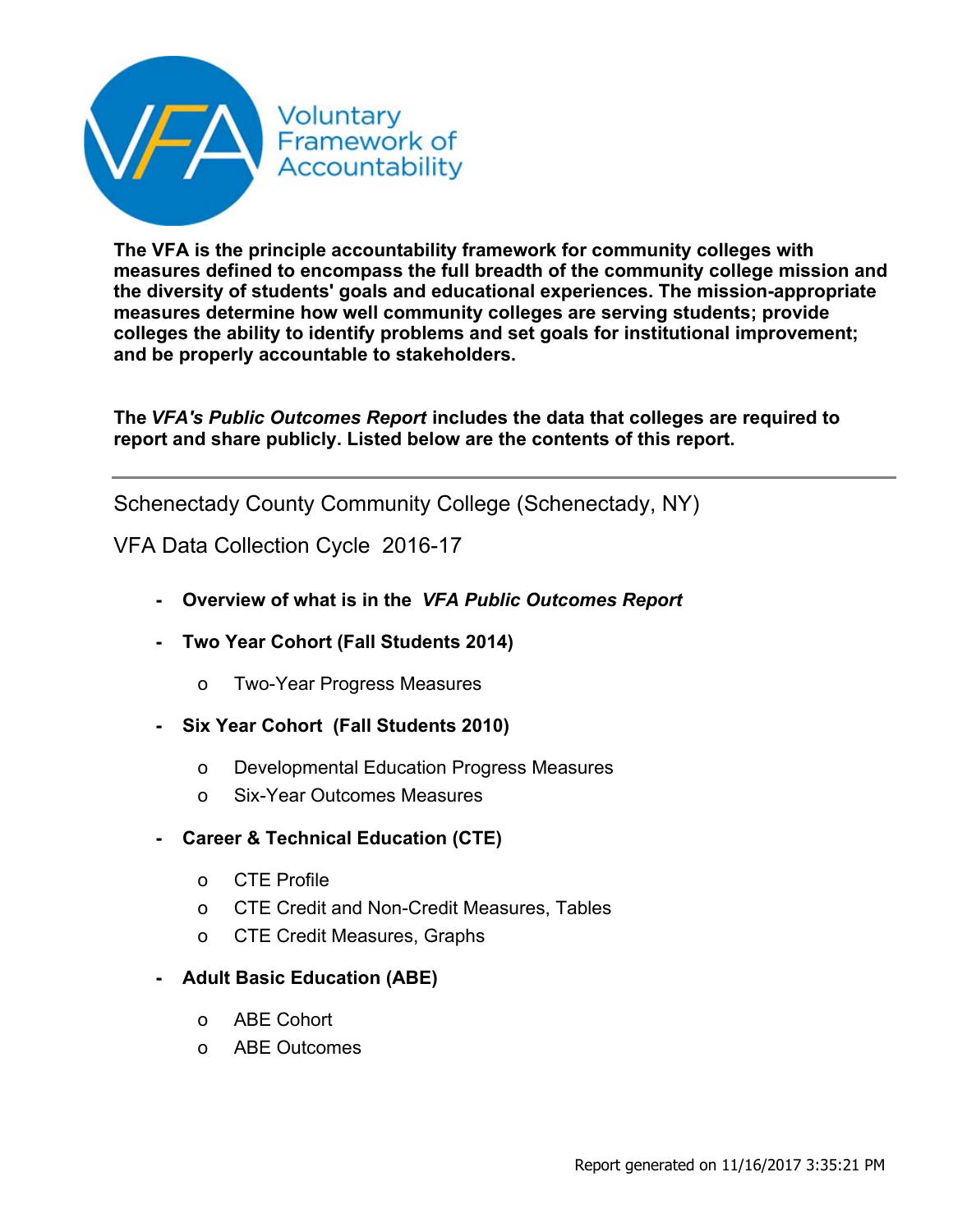| $'$ 52.4 07#87.'' - #5 %#3.' & '0#,                                                                                                                                                                                                                                                                                                                                                                                                                                                                                                                                                                      |                                                                                                                                                                                                                                                                                                                                                                                                                                                                                                                                                 |
|----------------------------------------------------------------------------------------------------------------------------------------------------------------------------------------------------------------------------------------------------------------------------------------------------------------------------------------------------------------------------------------------------------------------------------------------------------------------------------------------------------------------------------------------------------------------------------------------------------|-------------------------------------------------------------------------------------------------------------------------------------------------------------------------------------------------------------------------------------------------------------------------------------------------------------------------------------------------------------------------------------------------------------------------------------------------------------------------------------------------------------------------------------------------|
|                                                                                                                                                                                                                                                                                                                                                                                                                                                                                                                                                                                                          | $0#1 \quad 2.$ $\cdot$ "#03.4 " .25%<br>6#4 07#87. '' 3.<br>'57.                                                                                                                                                                                                                                                                                                                                                                                                                                                                                |
| <b>A</b> Contract<br>& 4<br>$\overline{2}$<br>5<br><b>Contract</b><br>5<br>#<br>< 9# \$.7<br>$\star$<br><b>Contractor</b><br>$#$ )<br>$\overline{2}$<br>E                                                                                                                                                                                                                                                                                                                                                                                                                                                | 6' .<br>$5 \qquad 1 \qquad 2$<br>9<br>$\Omega$<br>$\sim$ 1<br>$* + +$<br>6<br># (<br>45<br>and the con-<br>#<br>$1 \quad$<br>$\overline{2}$<br>$'6B$ ( +<br>$'$ 6<br>$\#$ ;<br>$\overline{\phantom{a}}$<br>$'6B$ (<br>9<br>$\overline{2}$<br>$\sqrt{2}$<br>$\overline{2}$<br>1<br>$\lambda$<br>$\left(\begin{array}{c} 1 \\ 1 \end{array}\right)$<br>9<br>$'6B$ (<br>2<br>1<br>$\overline{a}$<br>$\overline{2}$<br>\$<br>$\overline{\phantom{0}}$ 1<br>$\overline{ }$<br>9<br>'6 B (                                                            |
| 5 <sup>5</sup><br>$#$ )<br>$A^{\dagger}$<br>$\overline{2}$<br>9# \$. 7 07#87.<br>3. '57.' 5<br>$#$ )                                                                                                                                                                                                                                                                                                                                                                                                                                                                                                     | 9<br>Ţ.<br>$\begin{matrix} \end{matrix} \begin{matrix} 1 & 2 \end{matrix}$<br>$\star$<br>9<br>2<br>$\overline{1}$<br>2<br>$\left($<br>$\frac{1}{2}$ ) –                                                                                                                                                                                                                                                                                                                                                                                         |
| $<$ '6: \$.7<br>$\sim 10^{-1}$                                                                                                                                                                                                                                                                                                                                                                                                                                                                                                                                                                           | '0#1 9# \$.707#87.''3.'57.'                                                                                                                                                                                                                                                                                                                                                                                                                                                                                                                     |
| $\sim$ (<br>$\star$<br>3)<br>$\mathcal{C}^{\mathcal{C}}$ (<br>$\begin{array}{ccc} & 2 & \\ 6 & 2 & \\ 5 & & \end{array}$<br>3)<br>A'<br>$\overline{2}$<br>2. . " # 0 3 . 4 " . 2 5 % 6 # 4<br>$'6:$ \$. 7 #5 %#3.<br>3. '57.' 5<br>3)                                                                                                                                                                                                                                                                                                                                                                    | <b>Harry Corporation</b><br>$\frac{1}{2}$ 5<br>$\mathbf{3}$<br>9<br>$\cdot$ ( (<br>9<br>5'<br>$\begin{pmatrix} 2 \end{pmatrix}$<br>5 (<br>$\begin{pmatrix} 2 & 6 \end{pmatrix}$ 5)<br>$\begin{array}{ccc} \cdot & & \cdot \\ & & \# & \\ \end{array}$<br>$*$ $\sqrt{s}$ + D -<br>$\begin{pmatrix} 2 \end{pmatrix}$<br>- 5<br>6<br>6)<br>C<br>$\sqrt{ }$<br>9<br>5)<br>6)<br>#<br>$\frac{1}{2}$<br>$\mathsf{C}$<br>$\left($<br>5<br>$*2$<br>\$<br>(E)<br>5<br>$\tilde{?}$<br>9<br>&<br>$;\;$ ( 2<br>E<br>$\overline{?}$<br>$\overline{a}$<br>5 ( |
| A'<br>& 4<br>$\overline{2}$<br>$\frac{1}{2}$<br>$5\phantom{.0}$<br>$\mathbf{L}_{\mathrm{eff}}$<br>)2<br>$\mathbf{3}$<br>$\%$<br><b>COLLEGE</b><br>#                                                                                                                                                                                                                                                                                                                                                                                                                                                      | $6:$ \$<br>$%#3.$ 3. 57. &<br>#5<br>$\mathbf{y}$ .                                                                                                                                                                                                                                                                                                                                                                                                                                                                                              |
| <b>Contract</b><br>$\sqrt{2}$<br>%<br>6)<br>$\overline{ }$<br>5<br>$#$ )                                                                                                                                                                                                                                                                                                                                                                                                                                                                                                                                 | $5( + ( + 6 ( :$<br>#<br>9<br>$2^{\circ}$<br>$\sqrt{2}$<br>* #<br>9<br>5<br>#<br>9<br>$(\cdot,$<br>&                                                                                                                                                                                                                                                                                                                                                                                                                                            |
| $\%$<br>%                                                                                                                                                                                                                                                                                                                                                                                                                                                                                                                                                                                                | 9<br>$< 5$ #<br>$? < 5$ #<br>@<br>$=$<br>$\sqrt{2}$<br>$\overline{a}$<br>$\geq$                                                                                                                                                                                                                                                                                                                                                                                                                                                                 |
| $\frac{1}{6}$ 77 - .%;46% ".25% 6#4 &%.,                                                                                                                                                                                                                                                                                                                                                                                                                                                                                                                                                                 |                                                                                                                                                                                                                                                                                                                                                                                                                                                                                                                                                 |
|                                                                                                                                                                                                                                                                                                                                                                                                                                                                                                                                                                                                          |                                                                                                                                                                                                                                                                                                                                                                                                                                                                                                                                                 |
|                                                                                                                                                                                                                                                                                                                                                                                                                                                                                                                                                                                                          | $\begin{array}{cccccccccccc} \text{" 2} & & 2 & \text{\$} ( & & & \text{!} & & & \text{!} \\ \text{?} & ( & & 5 & & & & \text{?} & & \text{?} & \text{?} & \text{?} & \text{?} & \text{?} & \text{?} & \text{?} & \text{?} & \text{?} & \text{?} & \text{?} & \text{?} & \text{?} & \text{?} & \text{?} & \text{?} & \text{?} & \text{?} & \text{?} & \text{?} & \text{?} & \text{?} & \text{?} & \text{?} & \text{?} & \text{?}$                                                                                                               |
| $25"$<br>$/$ '6% .25% 6#4 & $/$ .,                                                                                                                                                                                                                                                                                                                                                                                                                                                                                                                                                                       |                                                                                                                                                                                                                                                                                                                                                                                                                                                                                                                                                 |
| $\begin{array}{c} 2 \\ 781 \\ -1 \end{array}$<br>$2 \frac{1}{3/8!}$ (<br>$\begin{array}{c} \begin{array}{c} \end{array} \begin{array}{c} \begin{array}{c} \end{array} \begin{array}{c} \end{array} \begin{array}{c} \end{array} \begin{array}{c} \end{array} \begin{array}{c} \end{array} \begin{array}{c} \end{array} \begin{array}{c} \end{array} \begin{array}{c} \end{array} \begin{array}{c} \end{array} \begin{array}{c} \end{array} \begin{array}{c} \end{array} \begin{array}{c} \end{array} \begin{array}{c} \end{array} \begin{array}{c} \end{array} \begin{array}{c} \end{array}$<br>$\left($ | $\begin{array}{cccc} 9 & 2 & /8! \\ 9 & ! & \end{array}$<br>$\begin{array}{cccc} 2 & /8 & 2 \\ 7 & 2 & 2 \end{array}$<br>/8!                                                                                                                                                                                                                                                                                                                                                                                                                    |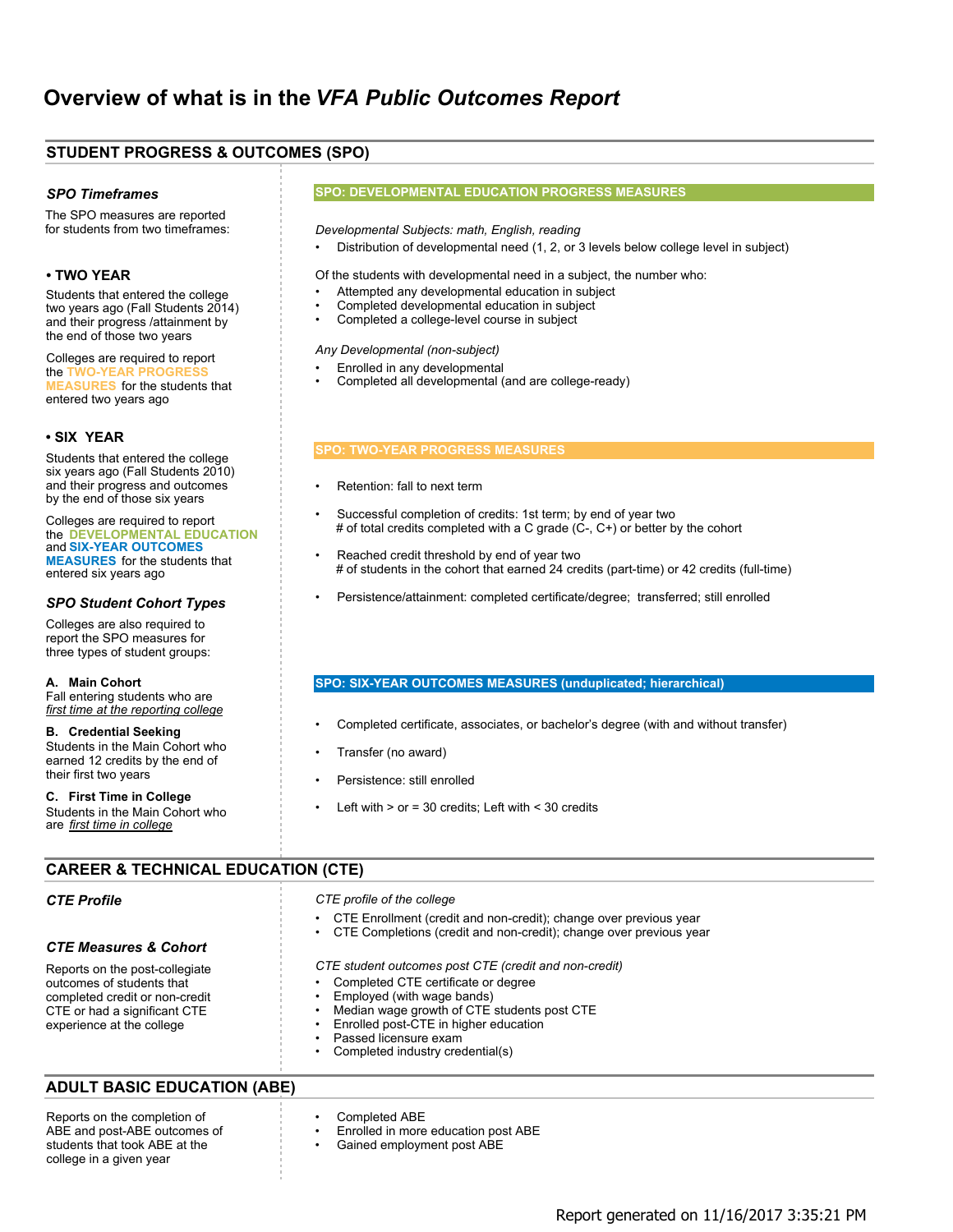|              |                        | $\mathbf{u}_\parallel$ |                    |                |                                               |                          |                                                                                                                                                                                                                                           |
|--------------|------------------------|------------------------|--------------------|----------------|-----------------------------------------------|--------------------------|-------------------------------------------------------------------------------------------------------------------------------------------------------------------------------------------------------------------------------------------|
| Ţ            | #<br>$\boldsymbol{\$}$ | $\%$                   | $\#$               | $\&$           |                                               |                          | $\%$                                                                                                                                                                                                                                      |
|              |                        |                        |                    |                |                                               |                          | $\sqrt{2}$<br>$\begin{pmatrix} 5 \\ 1 \end{pmatrix}$<br>$\frac{+}{\epsilon}$<br>? $G$                                                                                                                                                     |
|              |                        |                        |                    |                |                                               |                          | $\bf 8$<br>$\,$<br>$5\sqrt{ }$<br>6)<br>$\left($<br>$\#$                                                                                                                                                                                  |
|              |                        |                        |                    |                |                                               |                          | $\frac{1}{2}$ 5<br>$\overline{5}$                                                                                                                                                                                                         |
|              |                        |                        |                    |                |                                               |                          | $\begin{array}{ccc} \mathsf{F} & ^{\mathsf{!`}} & \mathsf{;} \end{array} \qquad \begin{array}{c} \mathsf{?`} \\ \mathsf{?} \end{array}$<br>$\,6\,$                                                                                        |
|              |                        |                        |                    |                |                                               |                          | $\mathbb S$<br>$\mathbf{3}$<br>$\pmb{0}$                                                                                                                                                                                                  |
| $\mathbf{I}$ | $\cdot$ (              | $\mathcal{L}$          | #<br>$\frac{1}{2}$ | $\%$           | $\#$                                          |                          | $\sim 0.1$<br>$\overline{2}$<br>$\overline{\mathbf{c}}$<br>$\begin{array}{c} 1 \ 1 \ 1 \end{array}$                                                                                                                                       |
|              |                        |                        |                    |                | $\sqrt[6]{\frac{1}{2}}$<br>$\%$<br>$\%$ $\%$  | $\blacksquare$<br>$\sim$ | $\begin{array}{c} \circ \\ (\circ E) \\ 5 \end{array}$<br>$\overline{2}$<br>$\mathbf{u}$ .<br>$\therefore$ 5<br>$\pm$                                                                                                                     |
|              |                        |                        |                    | $\frac{3}{\%}$ | $\qquad \quad ^{*}$ ) $\quad \  =$ $>$<br>$+$ | $() * >$<br>$? = ? >$    | $\begin{array}{c} (E \\ 5 \end{array}$<br>$\begin{array}{c} 2 \\ 6 \end{array}$<br>$\mathbf{L}$<br>$\#$<br>$\begin{array}{c} 2 \\ \vdots \\ 3 \end{array}$<br>$\overline{1}$<br>$\frac{2}{1}$<br>$\sqrt{5}$<br>5 <sub>5</sub><br>$\left($ |
|              |                        |                        |                    | $\%$           | $^{\star}$ @ $^{\star}$ $>$                   | $* A + >$<br>$BB$ $B$    | $\overline{\phantom{a}}$ (<br>$\sim 10^{-1}$<br>$\#$<br>$\mathbf{H}^{\text{max}}$<br>$\ddot{\phantom{a}}$                                                                                                                                 |
|              |                        |                        |                    | $\%$           | $C$ ) >                                       | * A * $>$<br>$+ ? * >$   | $\begin{array}{c} \mathfrak{s} \\ \mathfrak{s} \\ \mathfrak{s} \end{array}$<br>$\begin{array}{ccc} 1 & 2 & ( \\ J & ( & ( \\ / & 1 & 6) \end{array}$                                                                                      |
|              |                        |                        |                    |                |                                               |                          | $\frac{1}{\lambda}$<br>$\mathbb{S}$<br>$\mathbf{R}$                                                                                                                                                                                       |
|              |                        |                        |                    |                |                                               |                          |                                                                                                                                                                                                                                           |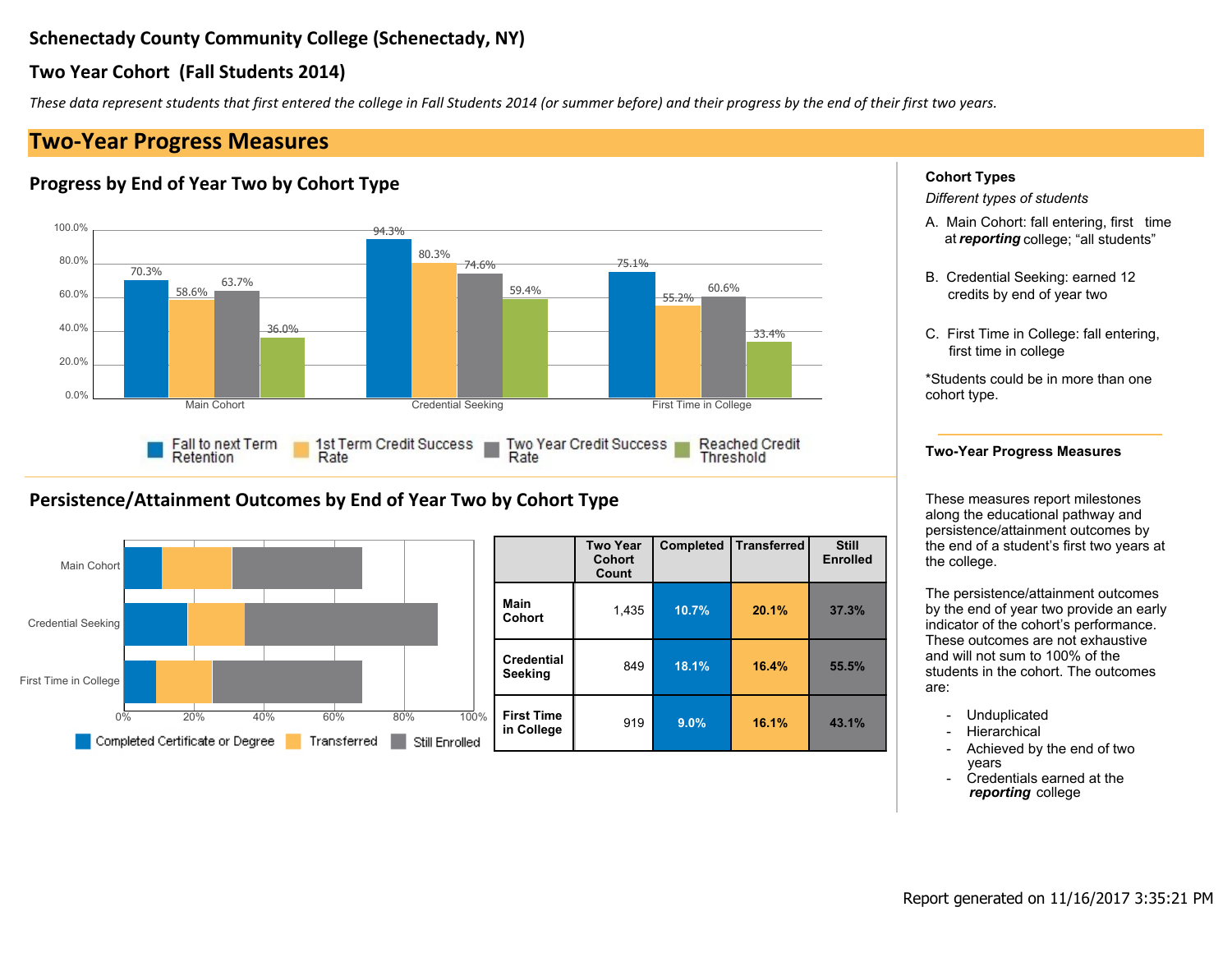$\star$ 

| $+$ , & |                | $\langle W \rangle$                          |                |       |                                        |                                                                                                                                                                                                                                                                                          |
|---------|----------------|----------------------------------------------|----------------|-------|----------------------------------------|------------------------------------------------------------------------------------------------------------------------------------------------------------------------------------------------------------------------------------------------------------------------------------------|
| $+$ ,   | 8 <sub>1</sub> |                                              | $\mathbf{0}$ . | $#$ 8 |                                        | $\%$                                                                                                                                                                                                                                                                                     |
|         |                |                                              |                |       | $8'$ ( ) $8'$ ( ) $8'$ ( )             | $\begin{array}{ccccccccc} / & & & & ; & 5 & & & + \\ & & & & ( & & ? & G & & & \end{array}$<br>$\overline{\begin{array}{ccc} 2 & & 3 \end{array}}$<br>$\overline{4}$ D                                                                                                                   |
| $+$ ,   | $\sqrt{2}$     | $2 \qquad 0 \quad 1 \qquad \qquad 8 \quad ($ |                | 8 ) % | $-$ % + , . "<br>" ) 2<br>$\mathbf{L}$ | & ( $\begin{array}{cc} 5 & \cdot \\ 5 & \cdot \\ 2 & \cdot \end{array}$ ( $\begin{array}{cc} 1 & 2 \end{array}$<br>$\begin{array}{cccc} 0 & 1 & 2 & & & 6 \\ 5 & & & & & 1 & 5 \\ 1 & & 1 & & & 1 & 5 \end{array}$<br>$\begin{array}{c cc} \hline & 3 & 4 \end{array}$<br>$\overline{2}$ |

5 5)  $\frac{1}{2}$  1 2 N 5 N  $\frac{1}{2}$   $\frac{1}{2}$   $\frac{1}{2}$   $\frac{1}{2}$   $\frac{1}{2}$   $\frac{1}{2}$   $\frac{1}{2}$   $\frac{1}{2}$   $\frac{1}{2}$   $\frac{1}{2}$   $\frac{1}{2}$   $\frac{1}{2}$   $\frac{1}{2}$   $\frac{1}{2}$   $\frac{1}{2}$   $\frac{1}{2}$   $\frac{1}{2}$   $\frac{1}{2}$   $\frac{1}{2}$   $\frac{1}{$  $\mathsf F$ 

 $\boldsymbol{\mathsf{S}}$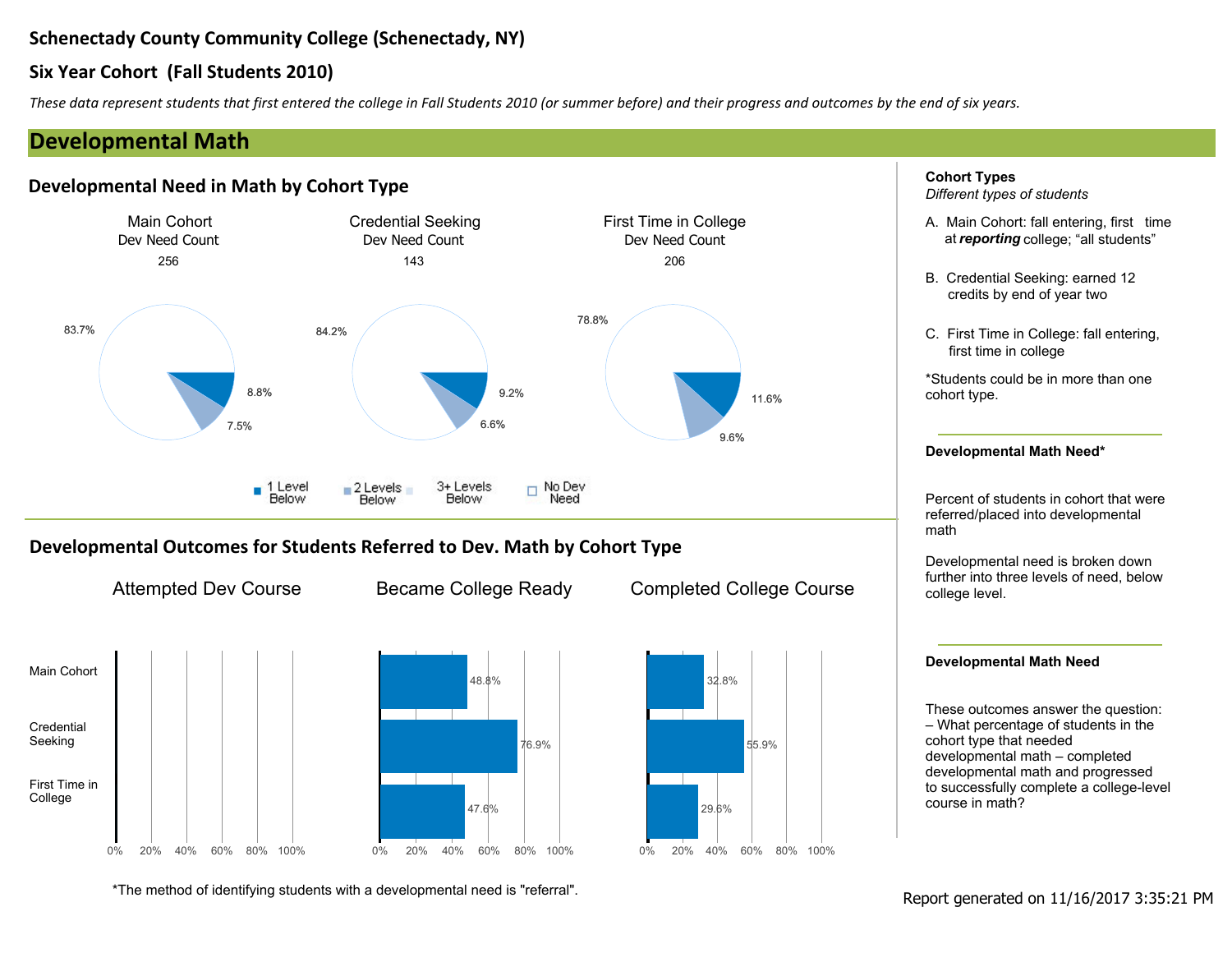$\pm$ 

 $\ddot{+}$ 

| $\overline{1}$ | &                                          | $\updownarrow$ # | $\alpha$ |                                        | $\%$                                                                                                                                                                                                                                                             |
|----------------|--------------------------------------------|------------------|----------|----------------------------------------|------------------------------------------------------------------------------------------------------------------------------------------------------------------------------------------------------------------------------------------------------------------|
|                | & $($<br>$\overline{\phantom{a}}$          |                  |          | $8'$ ( ) $8'$ ( )                      | $\begin{array}{ccccccccc} / & & & & ; & 5 & & & & + \\ & & & ( & & ? & G & & & & \end{array}$                                                                                                                                                                    |
|                |                                            |                  |          |                                        | 6) $\begin{array}{c} ; \\ 5 \end{array}$ #<br>$\frac{1}{2}$ 5<br>$\begin{array}{ccc} 5 & & \\ & \end{array}$<br>$\begin{array}{ccc} F & ' & ( & 6 \\ ( & & 2 & \end{array}$<br>$4$ D<br>$\overline{2}$<br>$\mathcal{L}^{\text{max}}$<br>& ( 5 ' (<br>5 E 2 ( 1 2 |
| $\overline{1}$ | ) $\%$<br>&<br>$2 \t01'$ 8 (<br>$\sqrt{2}$ |                  | $-$ %    | $-$ % $+$ , . \$<br>" ) 2<br>$\bar{V}$ | $\begin{array}{cccc} 0 & 1 & 2 & & & 6 \\ 5 & & & & & 1 & 5 \\ 1 & & 1 & & & 1 & 5 \end{array}$<br>$\#$<br>$\overline{2}$                                                                                                                                        |

|  |  |  |  |  |  | $f$ 5 5) $\frac{1}{2}$ 1 2 N 5 N $\frac{1}{2}$ $\frac{1}{2}$ $\frac{1}{2}$ $\frac{1}{2}$ $\frac{1}{2}$ $\frac{1}{2}$ $\frac{1}{2}$ $\frac{1}{2}$ $\frac{1}{2}$ $\frac{1}{2}$ $\frac{1}{2}$ $\frac{1}{2}$ $\frac{1}{2}$ $\frac{1}{2}$ $\frac{1}{2}$ $\frac{1}{2}$ $\frac{1}{2}$ $\frac{1}{2}$ $\frac{1}{2}$ $\$ |  |  |
|--|--|--|--|--|--|----------------------------------------------------------------------------------------------------------------------------------------------------------------------------------------------------------------------------------------------------------------------------------------------------------------|--|--|
|--|--|--|--|--|--|----------------------------------------------------------------------------------------------------------------------------------------------------------------------------------------------------------------------------------------------------------------------------------------------------------------|--|--|

 $\frac{1}{2}$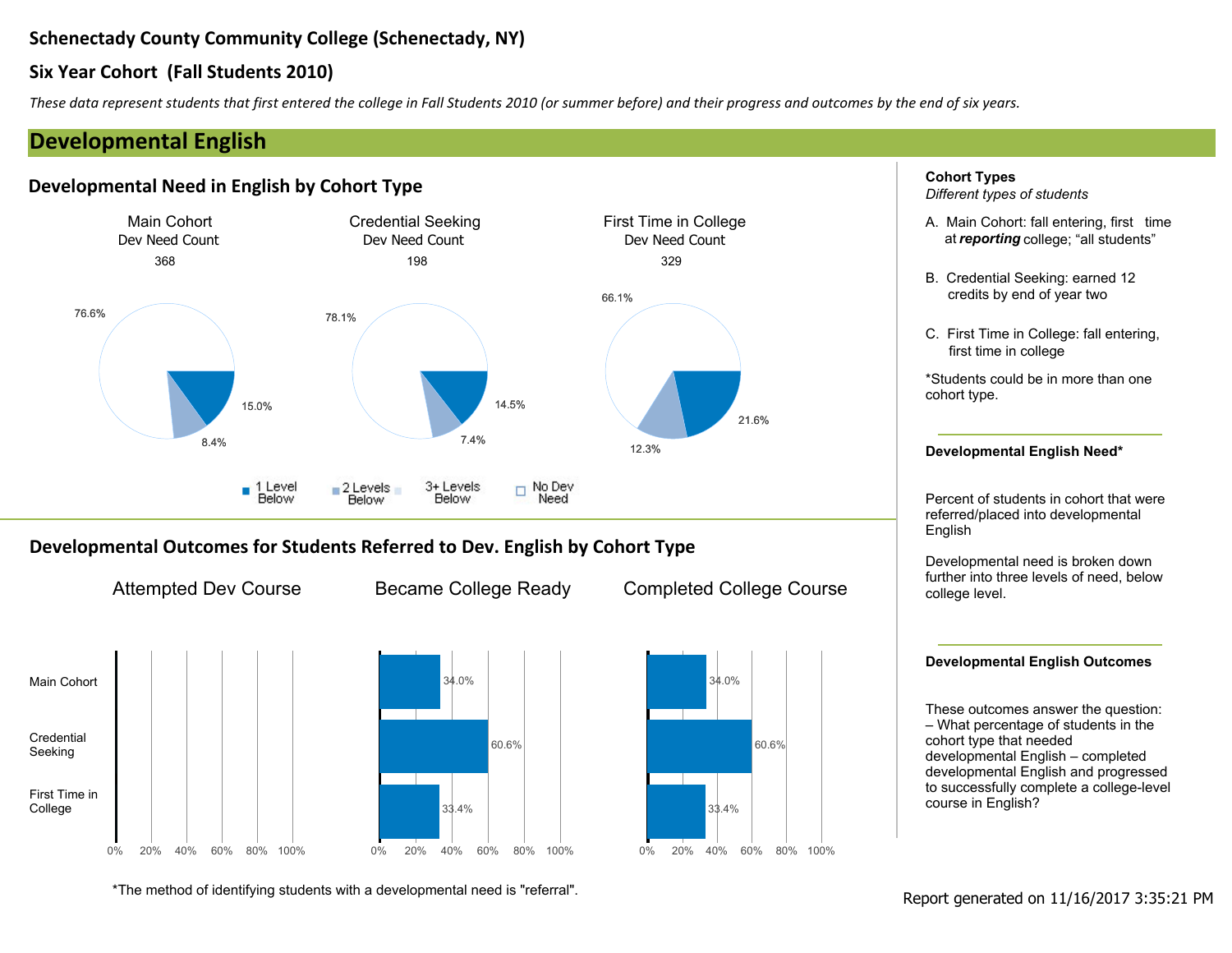|       | $+$ , &     |                                                          |                                                   |
|-------|-------------|----------------------------------------------------------|---------------------------------------------------|
| $+$ , |             |                                                          | $\%$                                              |
|       |             | $8'$ ( ) $8'$ ( ) $8'$ ( )                               |                                                   |
| $+$ , |             | $8$ ) % - % + , . -<br>/ 2 0 1 ' 8 ( " ) 2               |                                                   |
|       |             | , $\mathsf{E}$ /<br>, $\mathsf{E}$ /<br>, $\mathsf{E}$ / |                                                   |
|       | $\mathsf F$ | 5 5) $\frac{1}{2}$ # 1 2 N 5 N                           | $\Gamma^{-n}$<br># $#$<br>$\sqrt[6]{\frac{1}{2}}$ |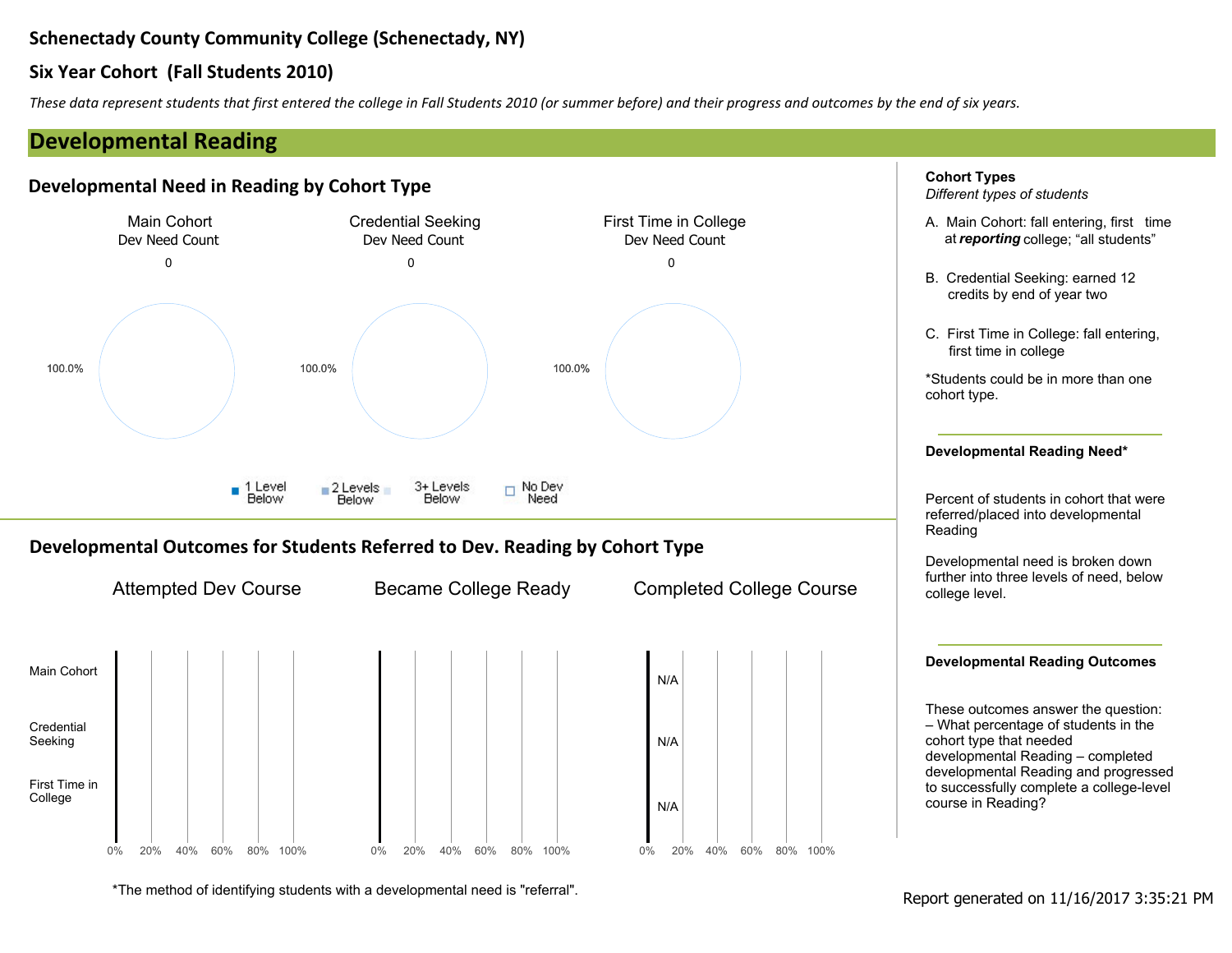| $\star$ |  |  |  |  |
|---------|--|--|--|--|
|         |  |  |  |  |

 $0 \quad 1 \quad ,$ 

 $0 \quad 1 \quad ,$ 

 $\sim$ 

 $\mathcal{A}$  .

 $\pm$ 

 $\vert 0 \vert$ 

| $+$ , , ,                      | 8 <sub>o</sub> |                                                                                                                                                                                                                                                                                          | #/                            |      | #                | $\alpha$                                                                                               |                                                                                                                                                                                                                                                                                                                                                                                                                                                                                                     |
|--------------------------------|----------------|------------------------------------------------------------------------------------------------------------------------------------------------------------------------------------------------------------------------------------------------------------------------------------------|-------------------------------|------|------------------|--------------------------------------------------------------------------------------------------------|-----------------------------------------------------------------------------------------------------------------------------------------------------------------------------------------------------------------------------------------------------------------------------------------------------------------------------------------------------------------------------------------------------------------------------------------------------------------------------------------------------|
|                                |                | $\begin{array}{cccccccccccccc} / & 2 & 0 & 1 & {} & {} & & & 8 & ( & & & \text{ }^{\text{}} & ) & \end{array}$                                                                                                                                                                           |                               |      | $\overline{2}$   | $\mathcal{O}(\mathcal{O}_\mathcal{O})$ . The set of $\mathcal{O}_\mathcal{O}(\mathcal{O}_\mathcal{O})$ | $\%$<br>$\sqrt{2}$<br>$\begin{array}{c} \begin{array}{c} \end{array} & \begin{array}{c} \end{array} & \begin{array}{c} \end{array} & \begin{array}{c} \end{array} & \end{array} \end{array}$<br>$\begin{array}{ccc} \uparrow & & & \uparrow \\ \uparrow & \bigcirc & & \vdots \end{array}$                                                                                                                                                                                                          |
| $\blacksquare$<br>$\mathbf{u}$ |                |                                                                                                                                                                                                                                                                                          |                               |      | , $E/$           |                                                                                                        | $8\phantom{.}$<br>$\begin{array}{ccc} & ; & \\ 5 & ) & \end{array}$<br>6)<br>$\sqrt{2}$<br>$\ddot{5}$<br>$\overline{5}$                                                                                                                                                                                                                                                                                                                                                                             |
|                                |                | $\begin{array}{ccccccccccccccccc} / & 2 & 0 & 1 & \end{array} \qquad \qquad \begin{array}{cccccccccccccc} 8 & ( & & & & & \end{array} \qquad \qquad \begin{array}{c} \text{\color{red}} & \text{\color{red}} & \text{\color{red}} & \text{\color{red}} & \text{\color{red}} \end{array}$ |                               |      | $\overline{2}$   | $\alpha$ and $\alpha$                                                                                  | $\begin{array}{ccc} \mathsf{F} & ^{\mathsf{!`}} & & \mathsf{!}\ \mathsf{!`} & & \mathsf{!}\ \mathsf{!`} & & \mathsf{!}\ \mathsf{!`} & & \mathsf{!}\ \mathsf{!`} & & \mathsf{!}\ \mathsf{!`} & & \mathsf{!}\ \mathsf{!`} & & \mathsf{!}\ \mathsf{!`} & & \mathsf{!}\ \mathsf{!`} & & \mathsf{!}\ \mathsf{!`} & & \mathsf{!}\ \mathsf{!`} & & \mathsf{!}\ \mathsf{!`} & & \mathsf{!}\ \mathsf{!`} & & \mathsf{!}\ \mathsf{!`} & & \$<br>$6\phantom{.0}$<br>#<br>$^{\prime}$ – $\in$<br>$\overline{2}$ |
| $\mathbf{I}$                   |                |                                                                                                                                                                                                                                                                                          |                               |      | , $\mathsf{E}$ / |                                                                                                        | $\begin{array}{cccc} \n\cdot & ( & \# & A' \\ \n2 & ( & 5 & \end{array}$<br>$\mathsf{L}^-$<br>L 2 ( 5<br>( 1 2<br>K ( 2 1 2<br>( 6 8 ( 2 2 )<br>( 5 ) ( 2 2 )<br>( 6 8 ( M<br>$\cdot$ (                                                                                                                                                                                                                                                                                                             |
|                                |                | $\begin{array}{ccccccccccccccccc} / & 2 & 0 & 1 & {} & & & & 8 & ( & & & & \end{array}$                                                                                                                                                                                                  |                               |      | $\overline{2}$   | $\mathcal{L}_{\text{max}}$ and $\mathcal{L}_{\text{max}}$                                              | $\begin{array}{ccccccccc}\n & & 1 & \# & 5 & & \# \\  & & & 2 & 2 & & \ 2 & & 1 & 2 & & \ \end{array}$                                                                                                                                                                                                                                                                                                                                                                                              |
| $\mathbf{I}$<br>$\mathbf{u}$   |                |                                                                                                                                                                                                                                                                                          |                               |      | , $\mathsf{E}$ / |                                                                                                        |                                                                                                                                                                                                                                                                                                                                                                                                                                                                                                     |
|                                | 01,            | $\sim 0.5$                                                                                                                                                                                                                                                                               | $\frac{9}{6}$<br>$\mathbf{3}$ | $\%$ | $\mathcal{A}$ .  | $\%$                                                                                                   |                                                                                                                                                                                                                                                                                                                                                                                                                                                                                                     |

 $\sim 10^{-6}$ 

 $#$  #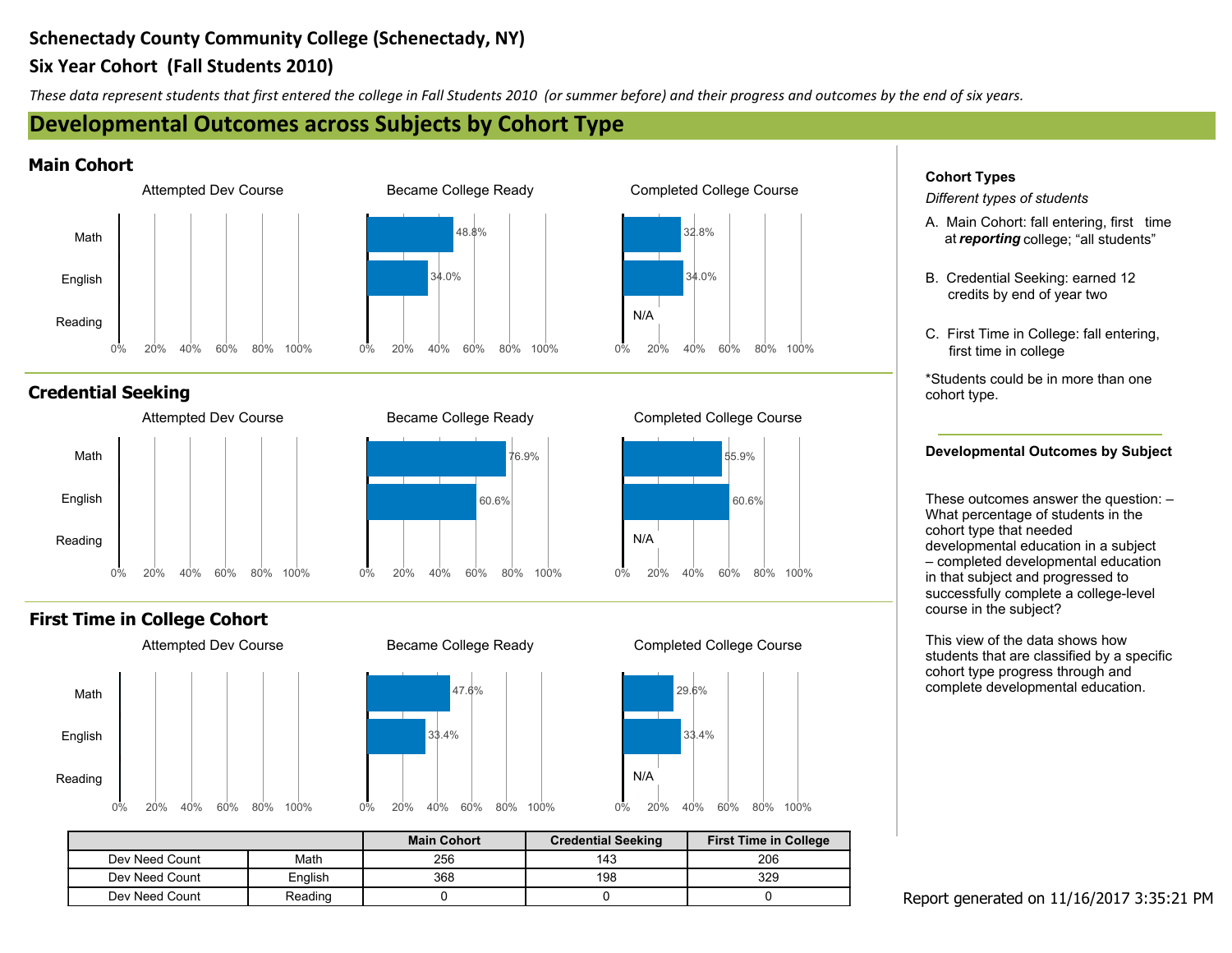## $+$ , &

 $\star$ 

| $+$ , &<br>$\overline{a}$ | $8'$ (<br>$\#$                             | $\%$<br>$\%$<br>3 <sup>1</sup><br>$\mathbf{L}_{\mathrm{max}}$<br>$\boldsymbol{\alpha}$ | $\%$           | $\%$<br>$\begin{array}{c} 5 \\ 1 \end{array}$<br>$\pm$<br>? G<br>$\bf8$<br>$\begin{array}{c} \begin{array}{c} \cdot \end{array} \\ \begin{array}{c} \bullet \end{array} \end{array}$<br>6)<br>$\#$<br>$5$<br>$F$ $($ $)$ $($ $)$ 6<br>$($ $)$ 2<br>$\frac{1}{2}$ 5 |
|---------------------------|--------------------------------------------|----------------------------------------------------------------------------------------|----------------|--------------------------------------------------------------------------------------------------------------------------------------------------------------------------------------------------------------------------------------------------------------------|
| $8\phantom{1}$            | $\overline{0}$<br>$\overline{\phantom{a}}$ | $+$ , &<br>$\#$                                                                        |                | $\overline{c}$                                                                                                                                                                                                                                                     |
| $\pmb{\&}$                | $($ + $,$ 8                                | $\mathcal{S}$<br>$\#$                                                                  | 8 <sup>8</sup> |                                                                                                                                                                                                                                                                    |

 $\, \, \raisebox{-1.5pt}{\text{\circle*{1.5}}}\,$ 

 $\frac{1}{2}$   $\frac{1}{2}$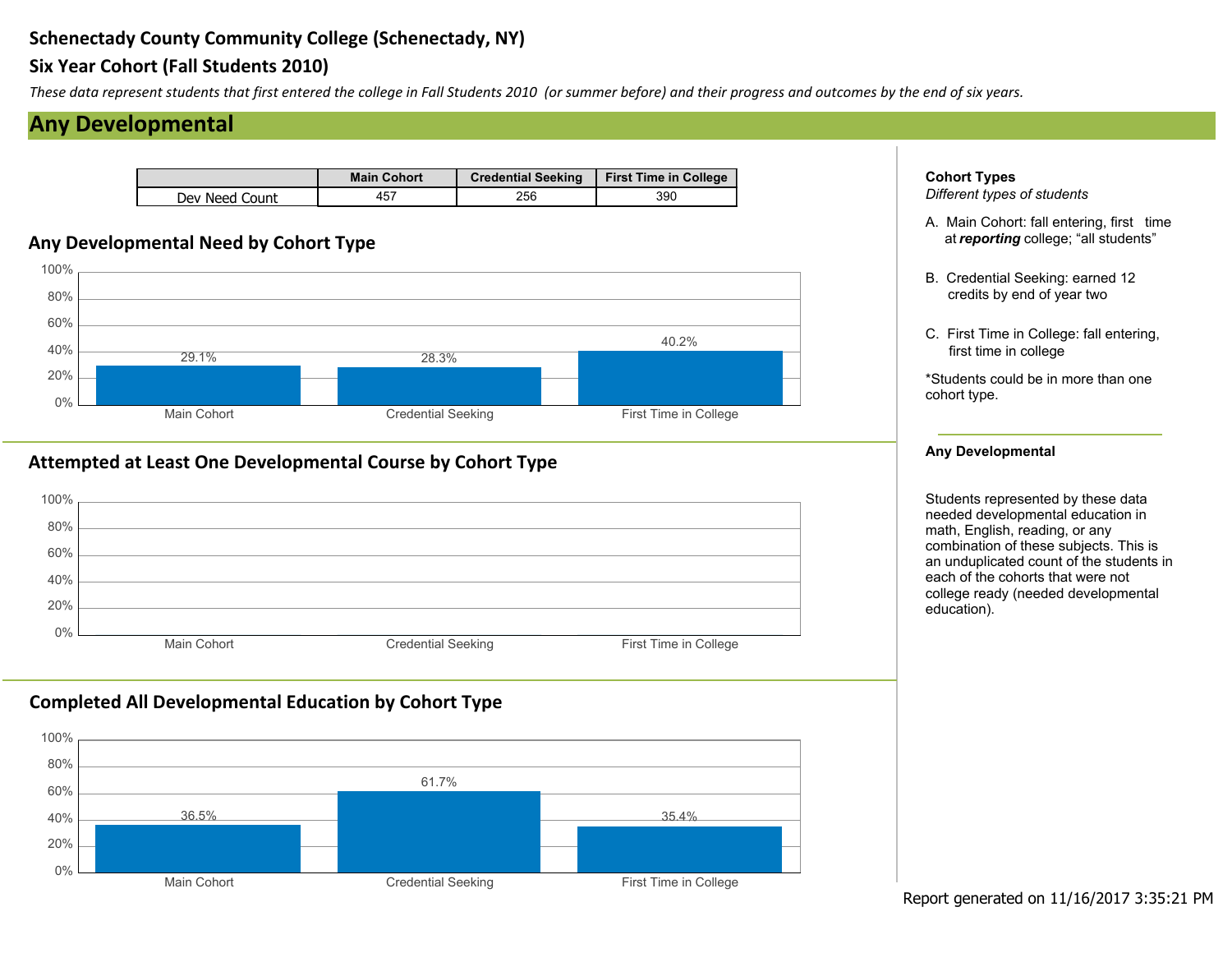$\%$ 

 $\sim 10^{-11}$ 

 $\, \, \raisebox{-1.5pt}{\text{\circle*{1.5}}}\,$ 

 $\star$ 

 $\#$ 

| $\%$ |    |    |  |                                                           |    |                 |
|------|----|----|--|-----------------------------------------------------------|----|-----------------|
|      |    |    |  | $\begin{array}{ccccc} & ; & 5 \\ ( & & ? & G \end{array}$ |    |                 |
| 8    |    | 6) |  | $5\overline{)}$                                           |    | $\frac{1}{2}$   |
|      | г, |    |  |                                                           | ÷. | $5\phantom{.0}$ |

|  | - 32                                                        |  |  |
|--|-------------------------------------------------------------|--|--|
|  | $\begin{array}{ccc} F & ' & ( & 6 \\ ( & ) 2 & \end{array}$ |  |  |



|         | ٠          |           |       |
|---------|------------|-----------|-------|
|         | $^*$ # $*$ | $($ # $*$ | $# *$ |
|         |            |           |       |
|         |            |           |       |
|         |            |           |       |
|         |            |           |       |
|         |            |           |       |
|         |            |           |       |
| #S      |            |           |       |
| $%$ #\$ |            |           |       |

 $\# \quad \#$ 

 $\pmb{+}$ 

 $\#$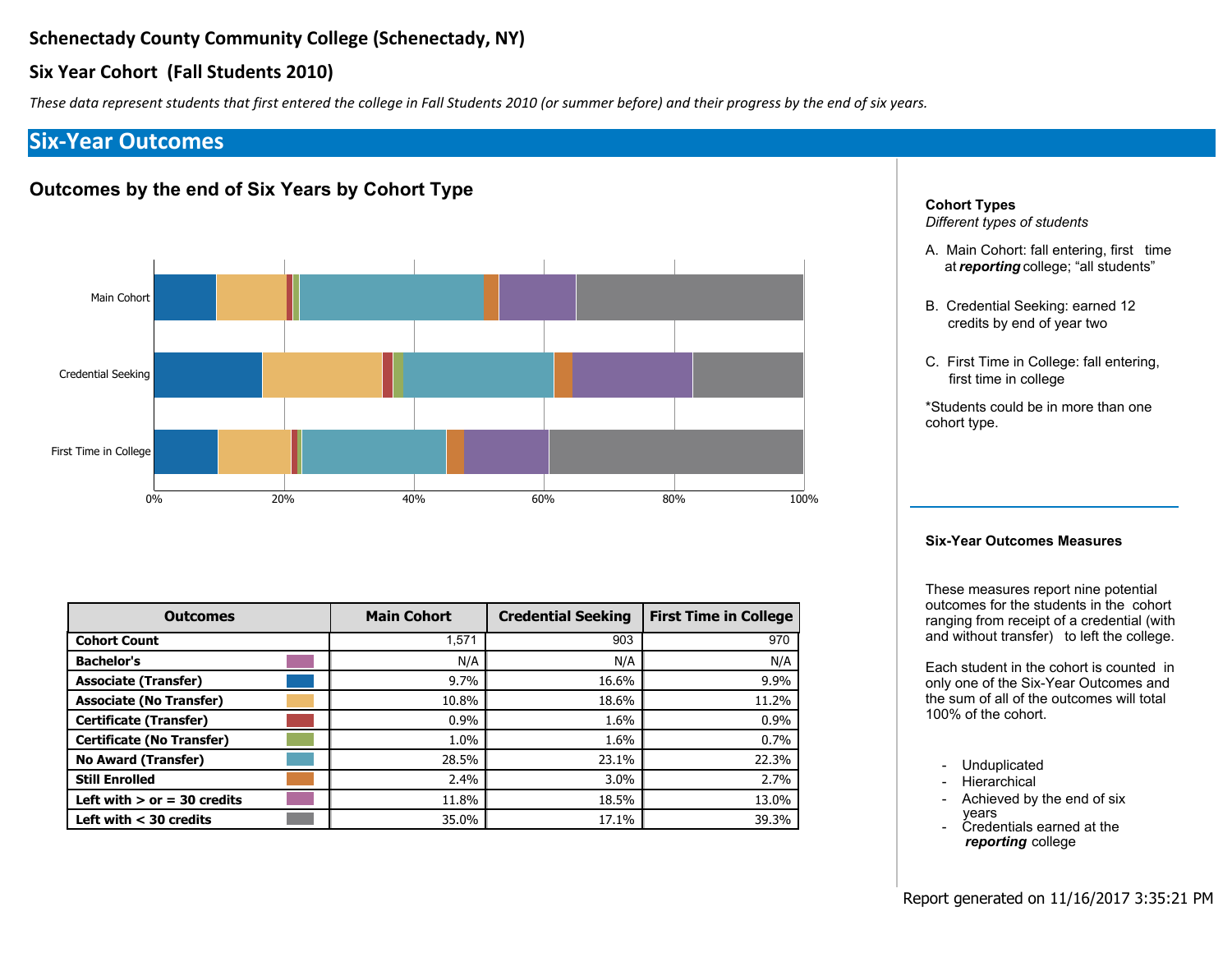| $\mathbf{H}$ | $\%$                                                                                      | $\%$                 | $\%$          |                        |                                     |                                                                                                                                                                                                                                                                                 | $\%$                   | $\%$<br>$\boldsymbol{\mathsf{\$}}$ | $\boldsymbol{\mathsf{S}}$<br>$\mathbf 1$<br>$\overline{1}$ | $\blacksquare$ |
|--------------|-------------------------------------------------------------------------------------------|----------------------|---------------|------------------------|-------------------------------------|---------------------------------------------------------------------------------------------------------------------------------------------------------------------------------------------------------------------------------------------------------------------------------|------------------------|------------------------------------|------------------------------------------------------------|----------------|
| $\%$         |                                                                                           |                      | 60.2' &       | $\mathbf{r}$           |                                     |                                                                                                                                                                                                                                                                                 | $\mathbf{U}$           | \$<br>$\#$                         |                                                            |                |
|              | $\, 8$<br>$\boldsymbol{\alpha}$                                                           | 7 <sup>7</sup>       | 860.2, %      |                        | $\#$<br>$\mathcal{R}^{\mathcal{A}}$ | $\bf{8}$<br>$\overline{7}$<br>$\boldsymbol{\alpha}$                                                                                                                                                                                                                             |                        | $860.2$ ', %                       | $\pmb{\cdot}$                                              | #              |
|              | $\therefore$ /<br>$\mathbf{I}$<br>, 7#<br>$\star$<br>$\sqrt{5}$<br>$\mathbf{I}$<br>/ $\#$ | $\cdot$ /<br>P & ! 0 | $\frac{1}{2}$ | $\cdot$ /<br>$\cdot$ / | $\cdot$ /                           | $\cdot$ /<br>$\mathbf{I}$<br>$\star$<br>, $/$ #<br>$/$ #<br>$\mathbf{I}$                                                                                                                                                                                                        | P & ! 0<br>$\,$ 5 $\,$ | $\cdot$ /<br>$\frac{1}{2}$         | $\therefore$ /<br>$\cdot$ /                                | $\frac{1}{2}$  |
| FF. /        | $/$ #<br>$\sim 1$                                                                         | $> 8$ (              | $\mathsf O$   |                        |                                     | 5(                                                                                                                                                                                                                                                                              |                        |                                    |                                                            |                |
|              |                                                                                           |                      |               |                        |                                     | 8 7 %<br>9 + 5 \$ + 5 \$<br>9 ; 5 + 5<br>9 ; 5 + 5<br>9 ; 5 + 5<br>9 ; 5 + 5<br>9 ; 5 + 5<br>9 ; 5 + 5<br>9 ; 5 + 5<br>9 ; 5 + 5<br>9 ; 5 + 5<br>9 ; 5 + 5<br>9 x 1<br>9 x 1<br>9 x 1<br>9 x 1<br>9 x 1<br>9 x 1<br>9 x 1<br>9 x 1<br>9 x 1<br>9 x 1<br>9 x 1<br>9 x 1<br>9 x 1 |                        |                                    |                                                            |                |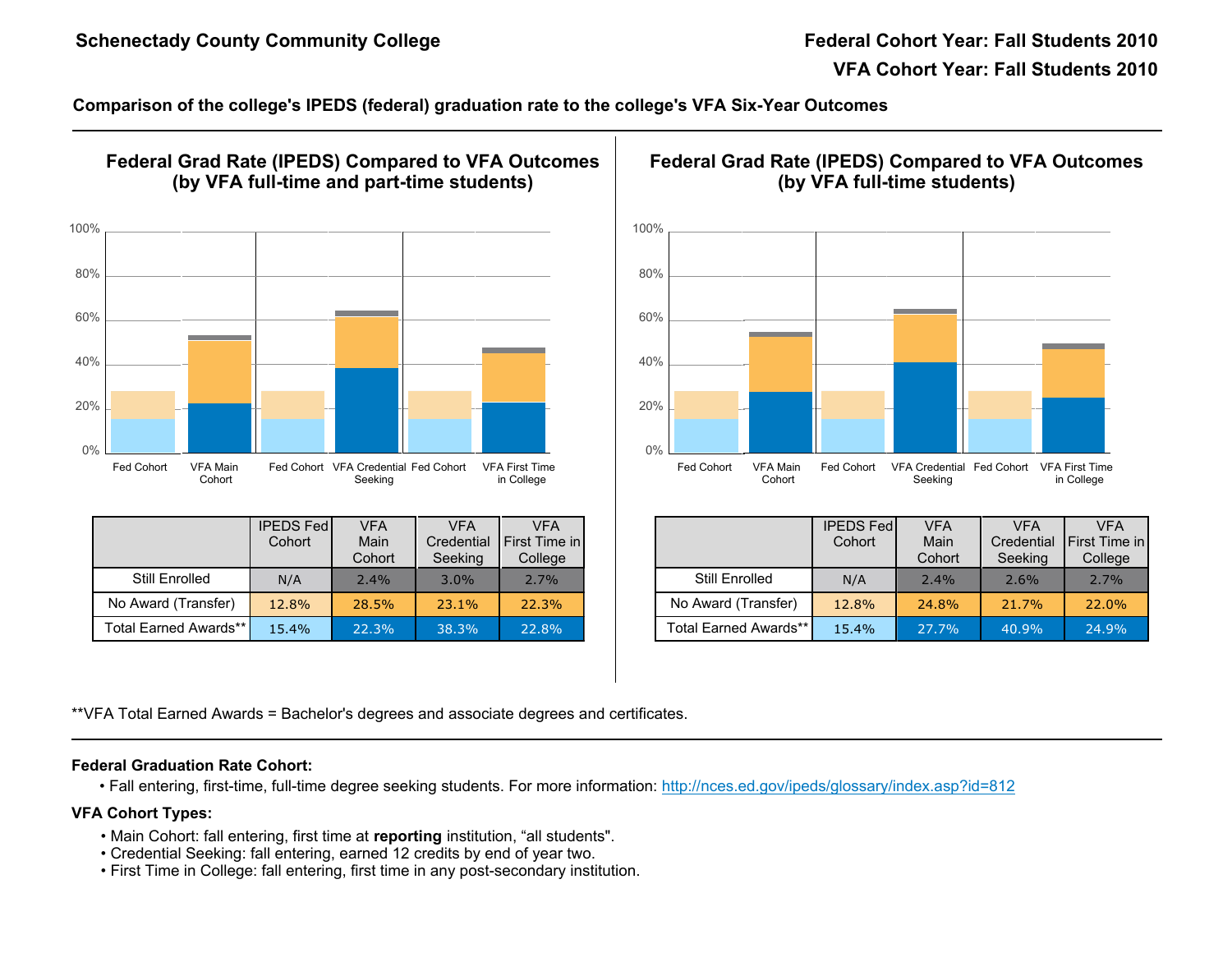| %                                                                                                                                                 | %<br>\$<br>$\mathbf 1$<br>$\mathbf{I}$<br>$()$ ) C F<br><b>Contract</b><br>$\boldsymbol{\mathsf{S}}$<br>$\mathbf 1$<br>$\%$                         |
|---------------------------------------------------------------------------------------------------------------------------------------------------|-----------------------------------------------------------------------------------------------------------------------------------------------------|
| 60.2 &<br>$\overline{\phantom{a}}$                                                                                                                | $\mathbf{L}_{\mathrm{c}}$<br>\$<br>#                                                                                                                |
| $7860.2$ ', %<br>8 <sup>8</sup><br>#<br>$\boldsymbol{\alpha}$<br>$\,$                                                                             | $860.2$ ', %<br>$8\phantom{1}$<br>#<br>$\overline{7}$<br>$\boldsymbol{\alpha}$<br>$\,$                                                              |
| $\cdot$ /<br>$\cdot$ /<br>$\cdot$ /<br>P & ! 0<br>$\cdot$ /<br>$\cdot$ /<br>$\cdot$ /<br>$\star$<br>, 7#<br>$\,$ 5 $\,$<br>$\mathbf{I}$<br>/ $\#$ | $\cdot$ /<br>$\cdot$ /<br>$\cdot$ /<br>P & ! 0<br>$\frac{1}{2}$<br>$\cdot$ /<br>$\cdot$ /<br>, $/$ #<br>$\star$<br>$\,$ 5 $\,$<br>$\pm 1$<br>/ $\#$ |
| FF. /<br>$\frac{1}{2}$ /#<br>$> 8$ (<br>$\overline{O}$                                                                                            | 5(<br>$\left($                                                                                                                                      |
| 8 7 %<br>9 + 5 \$ + 5' \$ ' <u>2;EE (1E 2 E )E</u> 3 2M ><br>$\begin{matrix} 6 & 6 \ 6 & 6 \ 6 & 6 \end{matrix}$                                  |                                                                                                                                                     |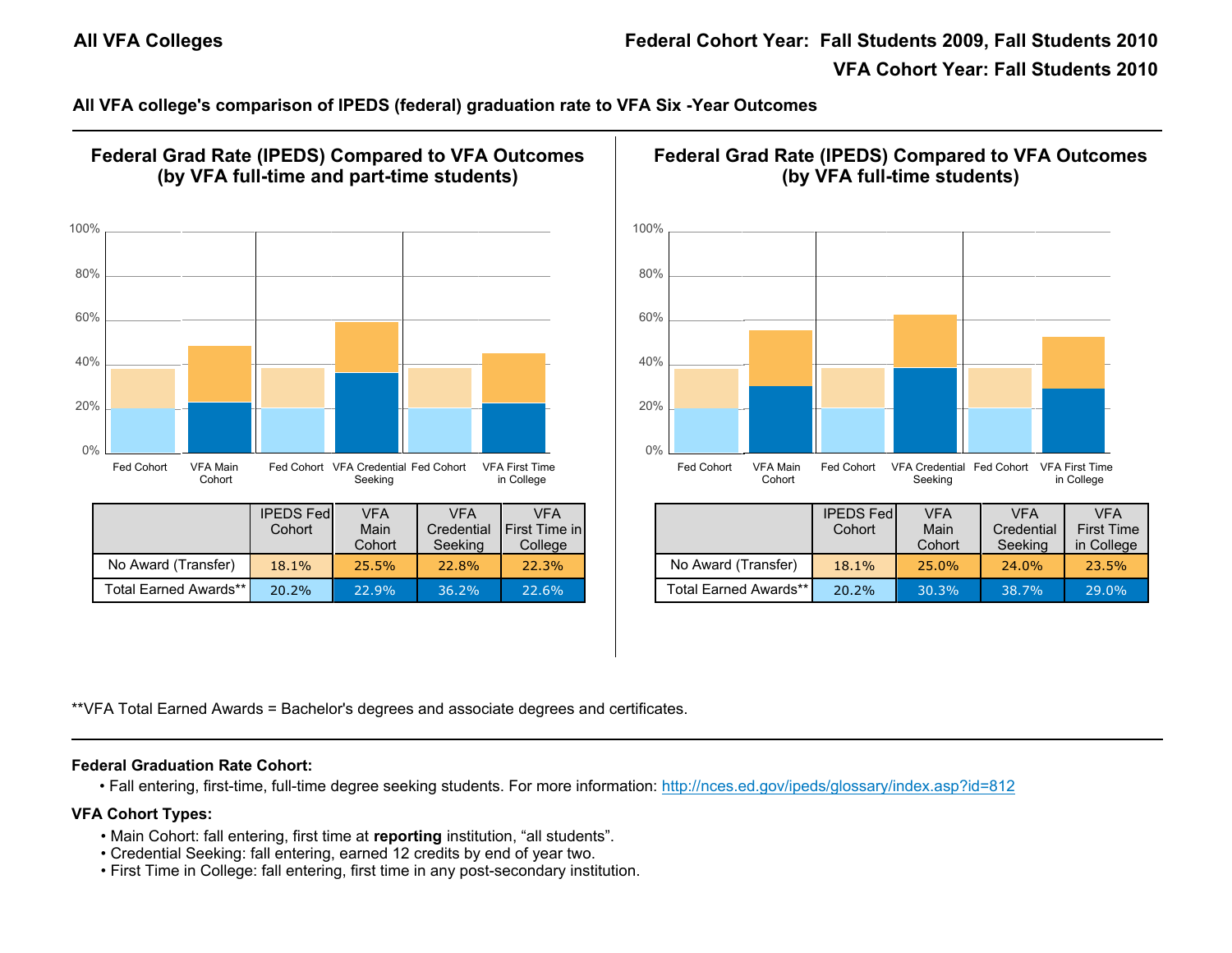

 $\frac{1}{2}$  "#\$%& '(')"#\$%& "\$

## 



 $\mathbf{I}^{\mathrm{u},\mathrm{u}}$ 

 $#$  #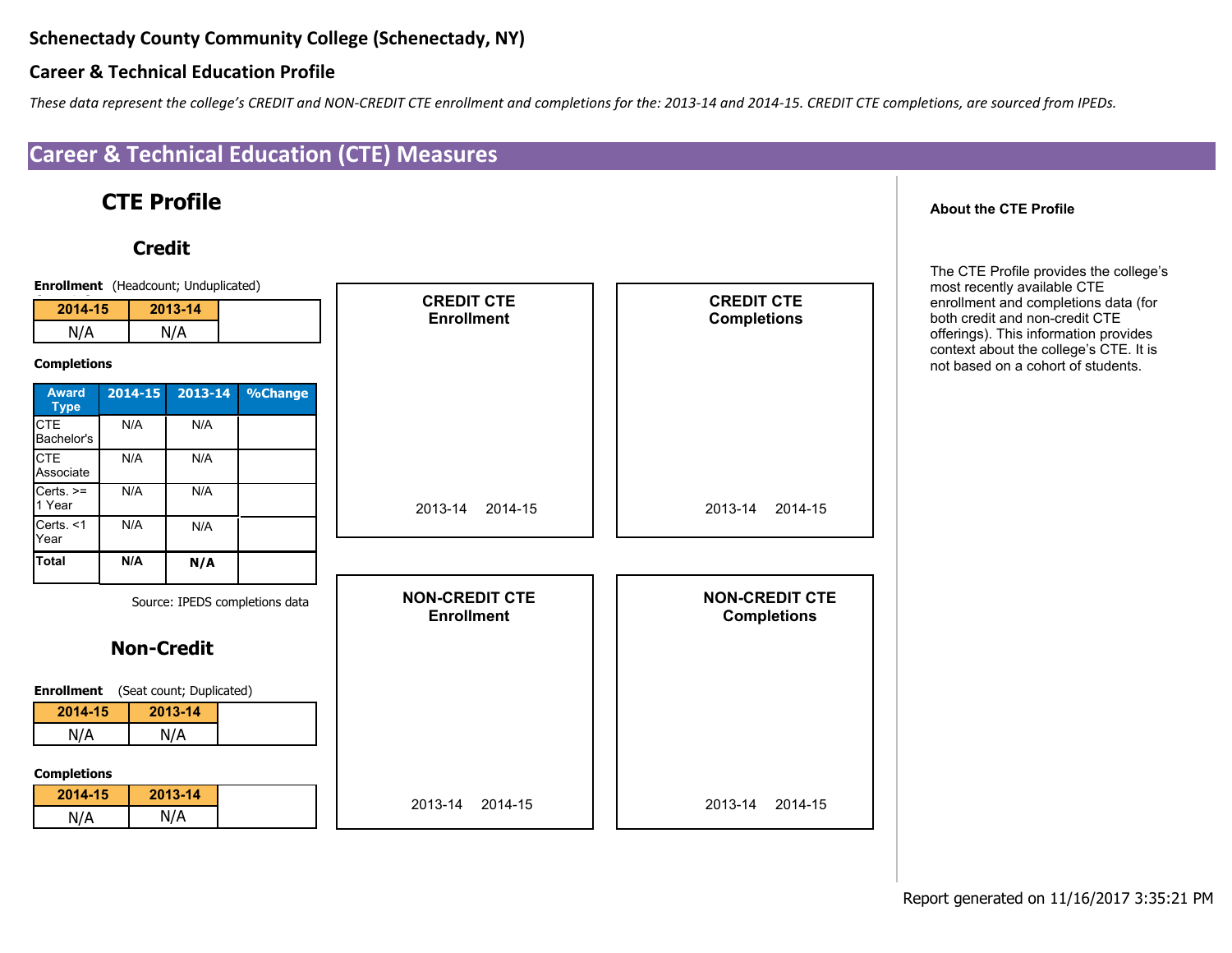| $\mathbf{1}$<br>$"$ \$                                                                     | $\mathfrak{S}$<br>$0 \begin{array}{ccc} & \circ & \circ \\ & \circ & \circ \end{array}$                                                          |                                                                                                                                            | 8 <sub>o</sub><br>\$<br>2<br>$1 \quad$                                                                                                                                                       | $'0\%$<br>$+$ $\binom{+}{1}$ | $\overline{2}$                                                                                                                                                                                                                                                                                                                                                                                                        |
|--------------------------------------------------------------------------------------------|--------------------------------------------------------------------------------------------------------------------------------------------------|--------------------------------------------------------------------------------------------------------------------------------------------|----------------------------------------------------------------------------------------------------------------------------------------------------------------------------------------------|------------------------------|-----------------------------------------------------------------------------------------------------------------------------------------------------------------------------------------------------------------------------------------------------------------------------------------------------------------------------------------------------------------------------------------------------------------------|
|                                                                                            | $\overline{\mathcal{S}}$                                                                                                                         | $\mathbf{H}_{\mathrm{c}}$<br>$\mathcal{S}$                                                                                                 |                                                                                                                                                                                              |                              |                                                                                                                                                                                                                                                                                                                                                                                                                       |
| #9 <sup><math>+</math></sup>                                                               | G''<br>$%$ . %<br>$%$ . %                                                                                                                        | $\frac{0}{0}$<br>G''<br>$\%$                                                                                                               | $-$ #<br>$(#^{\star})$                                                                                                                                                                       |                              | $G$ "<br>$\%$<br>$%$ . %                                                                                                                                                                                                                                                                                                                                                                                              |
| $\sim 0.1$<br>$\mathbf{u}$ .<br>#9 $^{\circ}$<br>$\mathbf{B}$                              | $*2$ $*$ $+$ 8<br>$8 +$<br>$982$ $*2$                                                                                                            |                                                                                                                                            | $(# * )$<br>$($ # $*$<br>$($ # $*$<br>$(#^*)$                                                                                                                                                |                              | $'2$ 5<br>$\mathbf{I}$<br>$\mathbf{H}^{\mathrm{max}}$<br><b>The Common</b><br>$\sqrt{2}$<br>$*$ (<br>$\frac{1}{2}$ (<br>$\sim$ 1 = $\sim$                                                                                                                                                                                                                                                                             |
| $*2$ $*$ +<br>$\sim 0.00$<br>$8 +$<br>982(12)                                              | $\mathsf{G}$ "<br>%<br>$5 +$<br>$6$ 7<br>%<br>$( # ( # * )$<br>$($ # $($ # $*$<br>$( #^{\cdot} ( #^{\star})$<br>$( #^+ ( #^+)$<br>$($ # $($ #*   | $\overline{0}$<br>$\%$ * +<br>$( # ( # * )$<br>$( # ( # * )$<br>$( # ( # * )$<br>$($ # $($ # $*$<br>$( # ( # * )$                          | $*2$<br>%<br>$( # ( # * )$<br>$( # (# * )$<br>$( # ( # * )$<br>$($ # $($ # $*$<br>$( # ( # * )$                                                                                              |                              | #<br>5 <sup>5</sup><br>$\mathbf{I}$<br>$Q($ $\frac{2}{5}$ (<br>$R \sim$<br>$5^{\circ}$<br>$\begin{array}{cc} 1 & 32 \end{array}$<br>( K<br>$\frac{1}{2}$ (<br>$\overline{1}$<br>$\sim 10^{-11}$<br>$\overline{(\ }$<br>$\,$ 5 $\,$<br>(1)<br>$\left($<br>$\mathcal{L}$<br>$Q^{\dagger}$<br>1 R                                                                                                                        |
| #9<br>$*2$<br>$\langle 0 \rangle$ .<br>$982$<br>$\mathbf{u}_{\mathrm{max}}$                | $7\overline{}$<br>6<br>H<br>$* + 8$<br>$8 +$<br>$($ $*2$                                                                                         | $\%$<br>%                                                                                                                                  | $\mathsf{G}$ "<br>$( # ( # * )$<br>$( # ( # * )$<br>$( # \cdot  ( # \cdot )$                                                                                                                 |                              | $% + \#$<br>$\frac{1}{2}$<br>E < 1                                                                                                                                                                                                                                                                                                                                                                                    |
| $\#9$<br>$*2$ $*$ +<br>$\overline{\phantom{a}8}$ +                                         | $\mathbf{u}$<br>$\mathsf 0$<br>$\mathcal{L}_{\mathrm{eff}}$<br>%<br>$($ # $*$<br>$($ # $*$<br>$($ # $*$                                          | $G$ "<br>$\overline{7}$<br>$\frac{\%}{\mathrm{10}}$<br>$($ # $*$<br>$($ # $*$<br>$($ # $*$                                                 | $( # ( # * )$<br>$($ # $*$<br>$($ # $*$<br>$($ # $*$                                                                                                                                         |                              | $2^{\circ}$<br>$\frac{1}{2}$<br>$\pm$ .<br>$\frac{1}{2}$ $\frac{1}{2}$ $\frac{1}{2}$ $\frac{1}{2}$ $\frac{1}{2}$ $\frac{1}{2}$ $\frac{1}{2}$ $\frac{1}{2}$ $\frac{1}{2}$ $\frac{1}{2}$ $\frac{1}{2}$ $\frac{1}{2}$ $\frac{1}{2}$ $\frac{1}{2}$ $\frac{1}{2}$ $\frac{1}{2}$ $\frac{1}{2}$ $\frac{1}{2}$ $\frac{1}{2}$ $\frac{1}{2}$ $\frac{1}{2}$ $\frac{1}{2}$<br>$\overline{5}$<br>$(*2 \times 3)$<br>$\frac{1}{32}$ |
| $982$ $(*2)$<br>$\overline{\mathbf{3}}$                                                    | $($ # $*$<br>$($ #*<br>9<br>8<br>3<br>4<br>%<br>$($ # $*$                                                                                        | $($ # $*$<br>$($ #*<br>$\frac{4 \frac{6}{10}}{4 \frac{6}{10}}$<br>%<br>$($ # $*$                                                           | $($ # $*$<br>$($ # $*$<br>$( # ( # * )$                                                                                                                                                      |                              |                                                                                                                                                                                                                                                                                                                                                                                                                       |
| $*2$<br>$\rightarrow$ $+$<br>$\sim 0.5$<br>$8 +$<br>$982 \t \frac{1}{2}$<br>3 <sup>2</sup> | $($ # $*$<br>$($ # $*$<br>$($ # $*$<br>$(# * )$                                                                                                  | $($ # $*$<br>$($ # $*$<br>$($ # $*$<br>$(*^*$                                                                                              | $( #^+ ( #^*)$<br>$( #^+ ( #^+)$<br>$( #^{\cdot} ( #^{\star})$<br>$( # ( # * )$                                                                                                              |                              |                                                                                                                                                                                                                                                                                                                                                                                                                       |
| $\cdot$ $\cdot$<br>$( # ( # * )$<br>$( # ( # * )$<br>$\star$ +<br>$8 +$<br>$( # ( # * )$   | $\cdot$ /<br>$3 \cdot 7$<br>$\mathbf{3}$<br>$\prime$<br>$( # ( # *$<br>$( # ( # * )$<br>$( # ( # * )$<br>$( # ( # * )$<br>$( # \cdot  # \cdot )$ | $\mathsf{G}$ "<br>$\%$<br>$3 \cdot 7$<br>$\frac{1}{2}$<br>$( # ( # * )$<br>$( # ( # *$<br>$( #^+ ( #^+)$<br>$( #^{\cdot} \ \ ( #^{\cdot})$ | $3 \cdot 3 \cdot 7$<br>$0$ " $1$<br>$- ) +$<br>$#0$ 2<br>$( # ( # * )$<br>$( # ( # * )$<br>$( # ( # * )$<br>$( # ( # * )$<br>$( #^{\cdot} ( #^{\star})$<br>$( # ( # * )$<br>$( #^+$ $( #^+)$ |                              |                                                                                                                                                                                                                                                                                                                                                                                                                       |
| $( # ( # * )$<br>$98 (+ * 2)$<br>3 <sup>°</sup><br>$( # ( # * )$                           | $( # ( # * )$<br>$( # ( # * )$<br>$( # ( # * )$<br>$( # ( # * )$                                                                                 | $($ # $($ # $*$<br>$( # ( # * )$<br>$(* (# * )$<br>$( # ( # * )$                                                                           | $( #^{\cdot} \ ( #^{\star})$<br>$( # ( # * )$<br>$( # ( # * )$<br>$( # ( # * )$<br>$(* : (*^*)$<br>$( # ( # *$                                                                               |                              |                                                                                                                                                                                                                                                                                                                                                                                                                       |

 $\Gamma_{\rm eff}$ 

 $\, \, \raisebox{-1.5pt}{\text{\circle*{1.5}}}\,$ 

#  $#$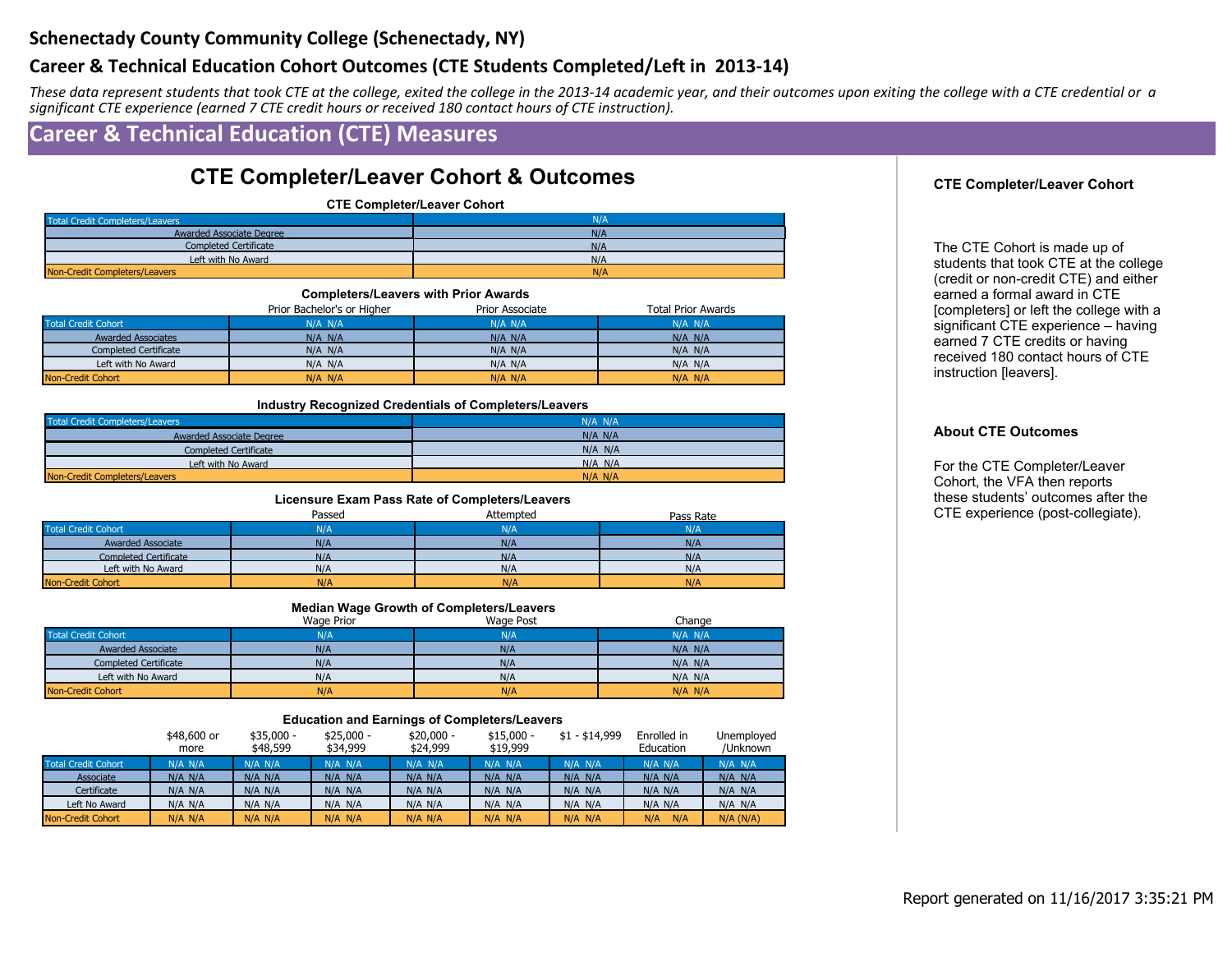| $\mathbf 1$                                              | \$<br>$"$ \$                                                                                         | \$<br>$7$ "#\$%& "\$<br>0 "\$ | $\boldsymbol{\alpha}$<br>$'0\%$<br>$\mathbf{2}$<br>$\mathbf{1}$ | 2<br>$+$ )<br>$\sim$<br>$"$ \$                                                                                                                                                                                                                                                                                                                                                                                            |
|----------------------------------------------------------|------------------------------------------------------------------------------------------------------|-------------------------------|-----------------------------------------------------------------|---------------------------------------------------------------------------------------------------------------------------------------------------------------------------------------------------------------------------------------------------------------------------------------------------------------------------------------------------------------------------------------------------------------------------|
| $\mathbf{3}$<br>$\overline{\phantom{a}}$<br>$\mathbf{1}$ | $4$ 3 1<br>'(') " # \$ % &<br>$"$ \$                                                                 | " # \$% & " \$                |                                                                 | $\mathbf{1}$<br>'(')"#\$%&"\$<br>'(')"#\$%&"\$                                                                                                                                                                                                                                                                                                                                                                            |
|                                                          |                                                                                                      | \$                            | \$<br>ш                                                         |                                                                                                                                                                                                                                                                                                                                                                                                                           |
| $\pmb{\mathrm{H}}$                                       | #9<br>$\mathcal{A}$<br>%<br>$\mathbf 0$<br>1                                                         | $\sqrt{2}$                    |                                                                 | $\sim 10$<br>$\mathbf{3}$<br>$\overline{0}$<br>$\mathbf{1}$<br>2                                                                                                                                                                                                                                                                                                                                                          |
| $*2$<br>982                                              | $\sim 0.1$<br>#9<br>$($ # $*$<br>$(* *$<br>$\pmb{8}$<br>$+$<br>$(* *$<br>$8 +$<br>(# $*$<br>$(*^*2)$ |                               |                                                                 | %<br>$5 +$<br>%<br>$\rightarrow$ $\rightarrow$<br>$\%$<br>$^\star$ 2<br>$( # * ) : ( # * )$<br>$($ # $*$ : ( # $*$ ;<br>$($ #<br>$\rightarrow$ (#*<br>$( # * \t\t (# * ;$<br>(# $\hspace{0.1cm}$ : (# $^{\star}$ ;<br>$*2$<br>$(*^*:(*^*;$<br>$* +$<br>$(* * ' (* * ;$<br>$( # : : (* * ;$<br>$\mathbf{u}$<br>$8\phantom{1}$<br>$(*$ : (# *;<br>$( # * : ("# *")$<br>$( #^{\cdot} : (*^{\star};$<br>$(*^*: (*^*$<br>9 8 2 |
| - @ ) +                                                  | $\blacksquare$<br>#9<br>$8\phantom{1}$<br>$\sim$                                                     | $\mathcal{A}$ .               |                                                                 |                                                                                                                                                                                                                                                                                                                                                                                                                           |
|                                                          | $ )+$<br>$\sim$                                                                                      | $\overline{4}$                | $= 2$                                                           | $9 + )$ -> %<br>$, )$ 1 ! + ?                                                                                                                                                                                                                                                                                                                                                                                             |
| $\star$<br>$\ddot{\phantom{1}}$                          |                                                                                                      |                               |                                                                 |                                                                                                                                                                                                                                                                                                                                                                                                                           |
| $8 +$                                                    |                                                                                                      |                               |                                                                 |                                                                                                                                                                                                                                                                                                                                                                                                                           |
| 9 8 # ( $*2$                                             |                                                                                                      |                               |                                                                 |                                                                                                                                                                                                                                                                                                                                                                                                                           |
|                                                          | $\blacksquare$ . / 3 . / $\blacksquare$ . / 3 . / $\blacksquare$ . / 3 . /                           |                               |                                                                 |                                                                                                                                                                                                                                                                                                                                                                                                                           |

 $\Gamma_{\rm eff}$